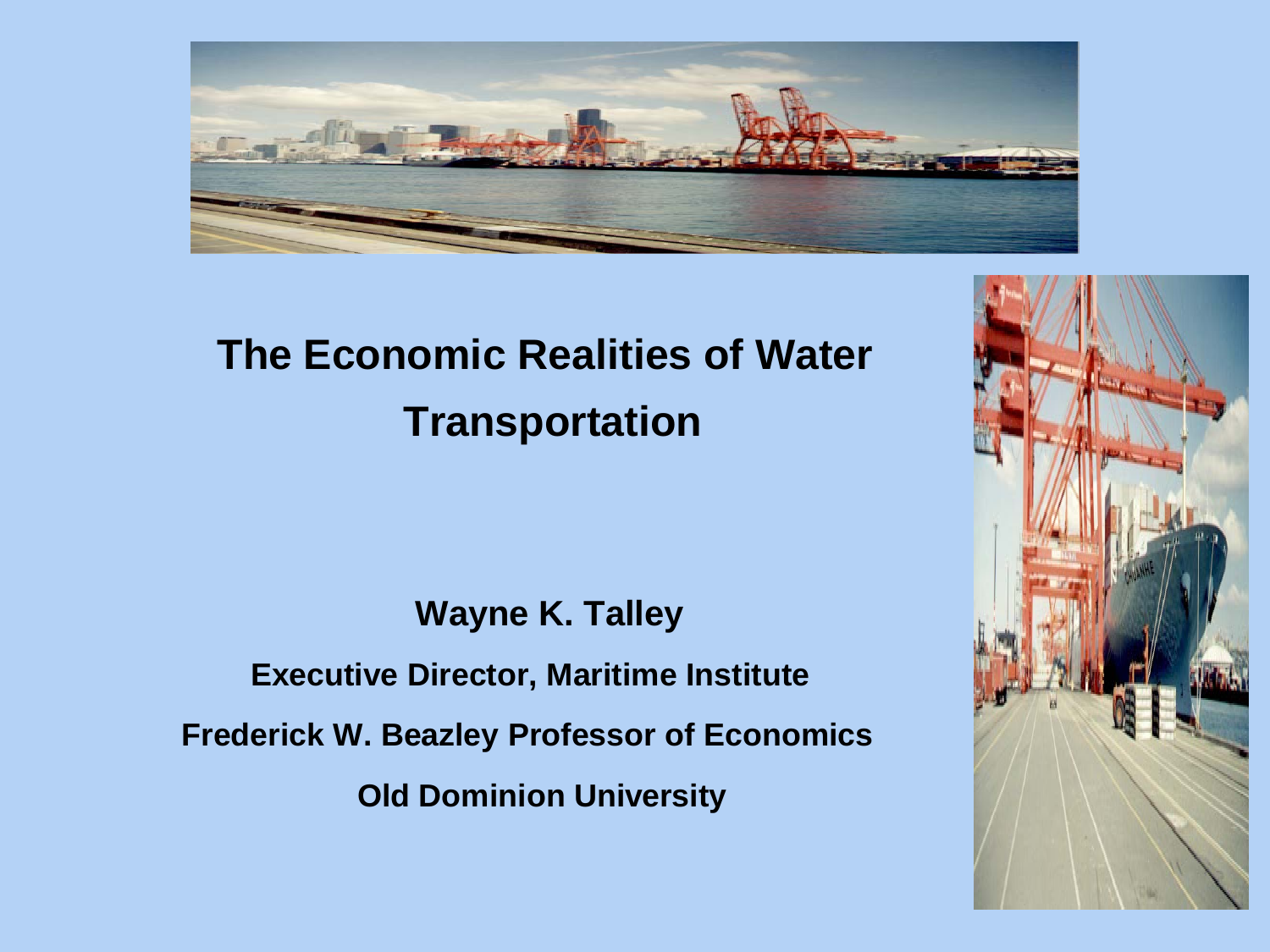

- *Short sea shipping – commercial waterborne transportation that does not transit an ocean, but rather utilizes inland and coastal waterways (via vessel and barge) to move cargo to and from ports.*
- *In the U.S. , short sea shipping is being promoted as an alternative to truck transportation.*
- *Advantages of short sea shipping over truck transportation --consumes less energy, incurs lower cost and incurs less pollution per ton-mile.*
- *U.S. marine highways are also less congested than land highways.*

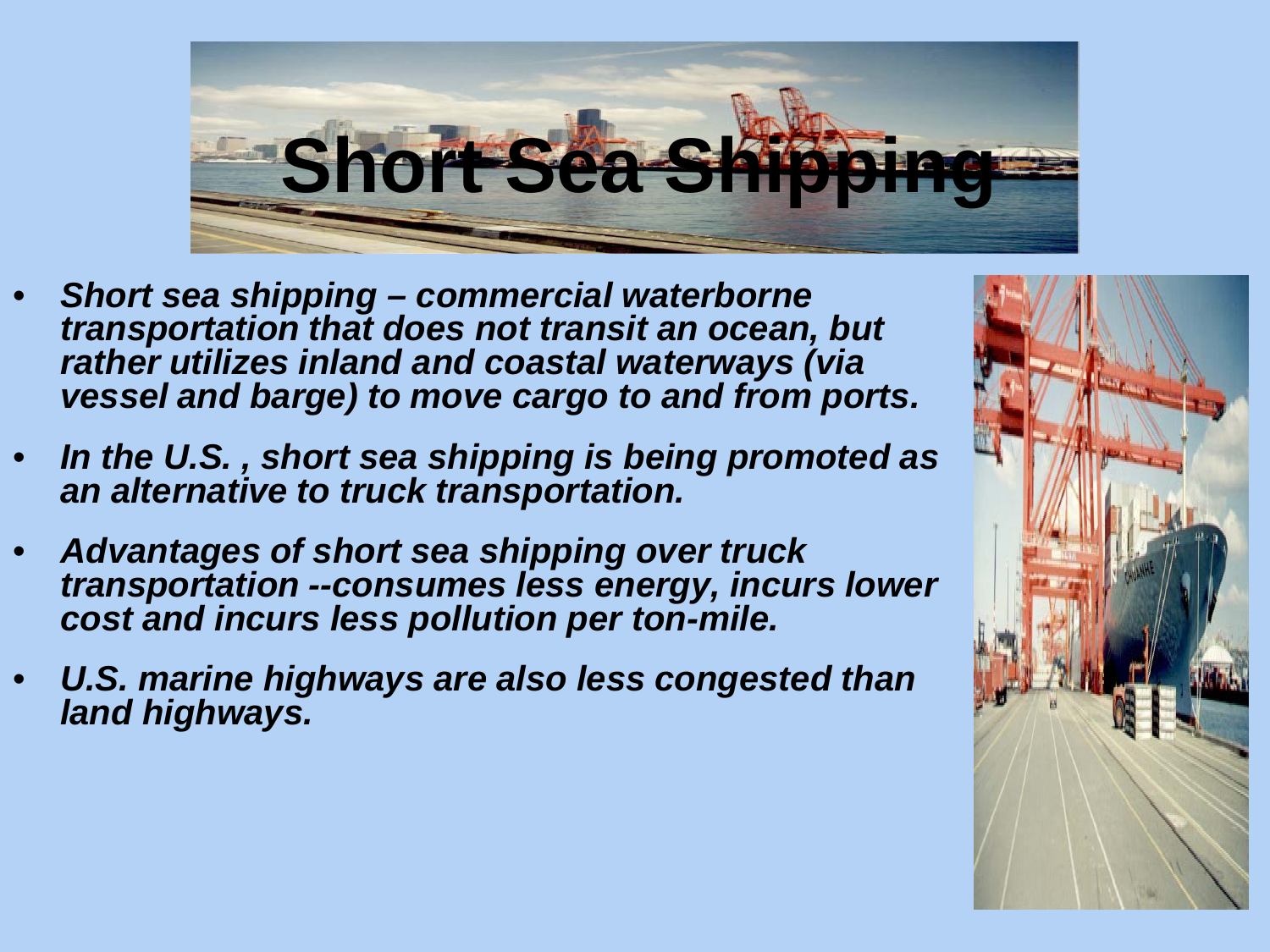

- *Is short-sea shipping competitive with truck transportation? Generally not in the transportation of high-valued (e.g., manufactured) cargoes that are transported a relatively short distance (less than 400 miles).*
- *A. Although the short-sea money transport price (rate) is expected to be lower than that for truck (given the lower short-sea cost per ton-mile), the short-sea time transport price is expected to be higher (given the lower speed of service).*
- *For containerized cargoes, the total (money and time) transport price for short sea transport service is expected to be higher than that for truck (for relatively short distances).*
- *The time price for freight transportation is often referred to as the*  based upon the value of the cargo and the total time of transport *service.*

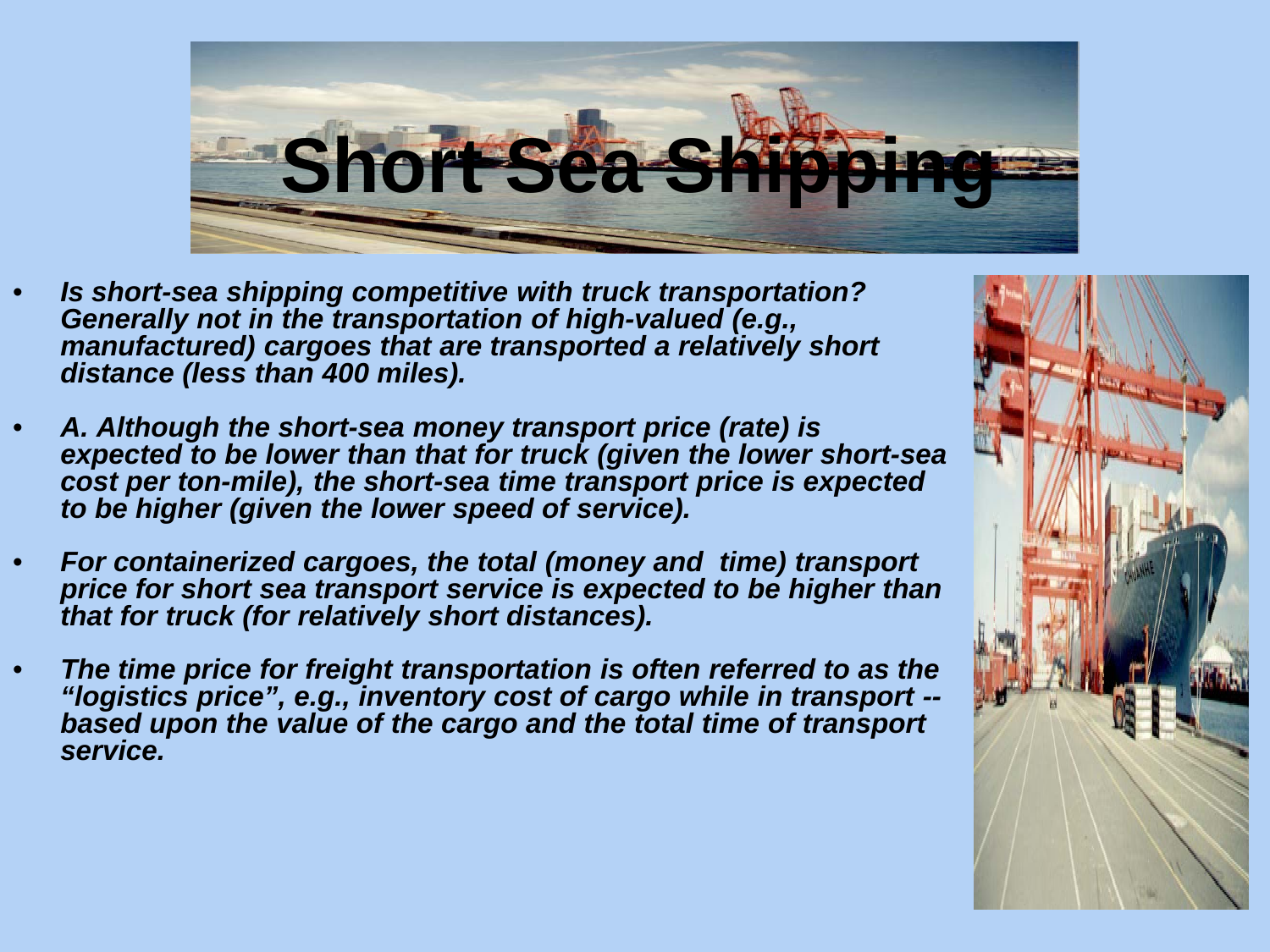

- *B. Terminal cost for short sea shipping is greater than that for truck, especially for containers (i.e., from the labor costs of ILA and ILWU dockworkers).*
- *On the U.S. East Coast, there is a coastwide ILA contract that requires that all port containers be handled by the ILA (few exceptions, e.g., Charleston).*
- *Can short sea shipping avoid the use of union dockworkers? (A question that needs to be investigated).*

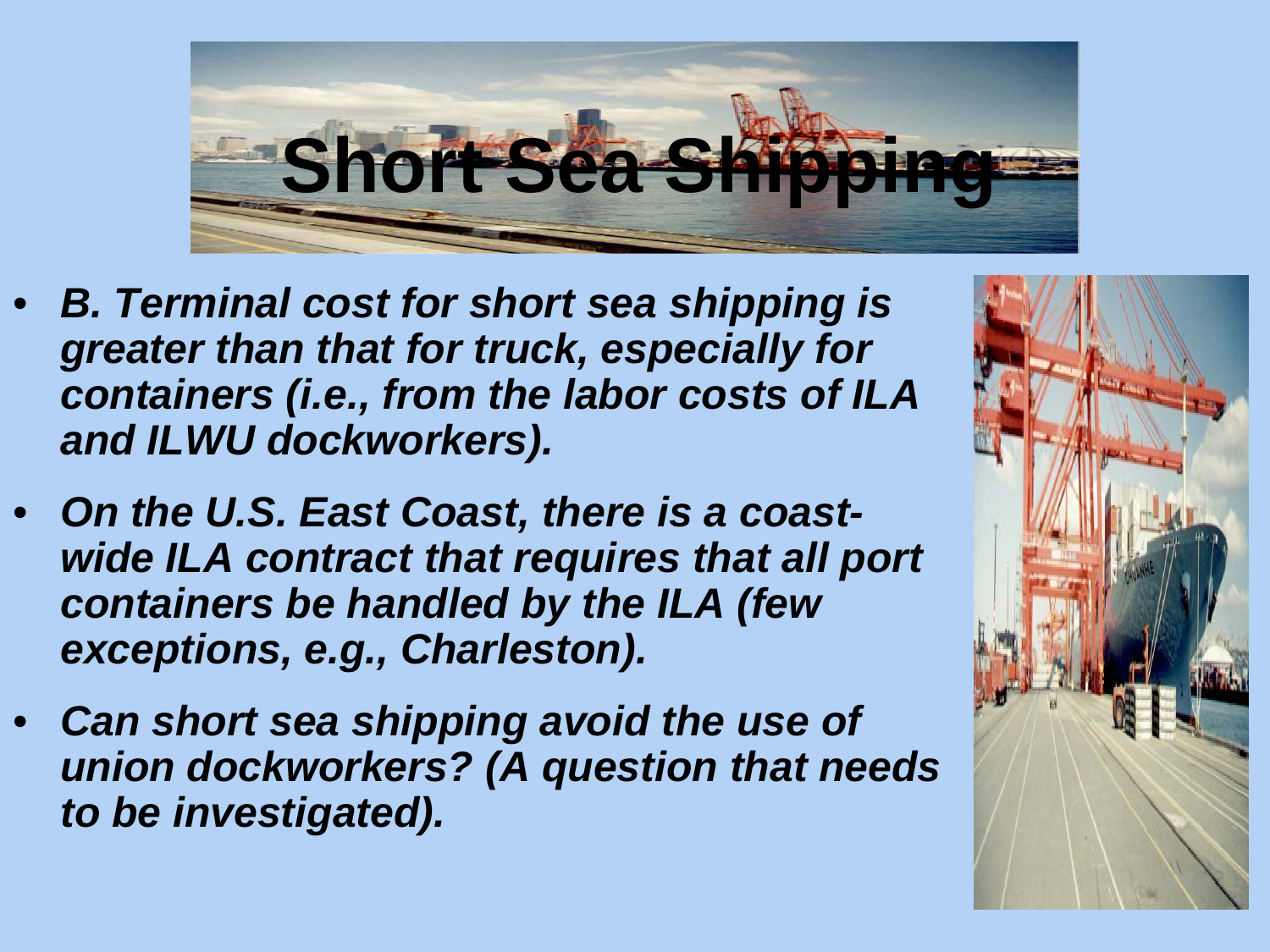

- *C. Harbor Maintenance Tax*
- *Short sea shipping pays a harbor maintenance tax but not trucking.*
- *U.S. Senator Lautenberg (NJ) has reintroduced a bill (May 2009) to repeal the Harbor Maintenance Tax for U.S. port-to-port coastal cargo movements.*
- *The stated benefits of passage include – growth in the use of marine highways and "significant reduction in coastal landside corridor traffic congestion."*
- *Not necessarily true for manufactured cargoes (containers), once the time transport price for freight transportation is considered.*
- *That is to say, the repeal of the Harbor Maintenance Tax will lower the money price for short sea shipping but not the time price for short sea shipping.*

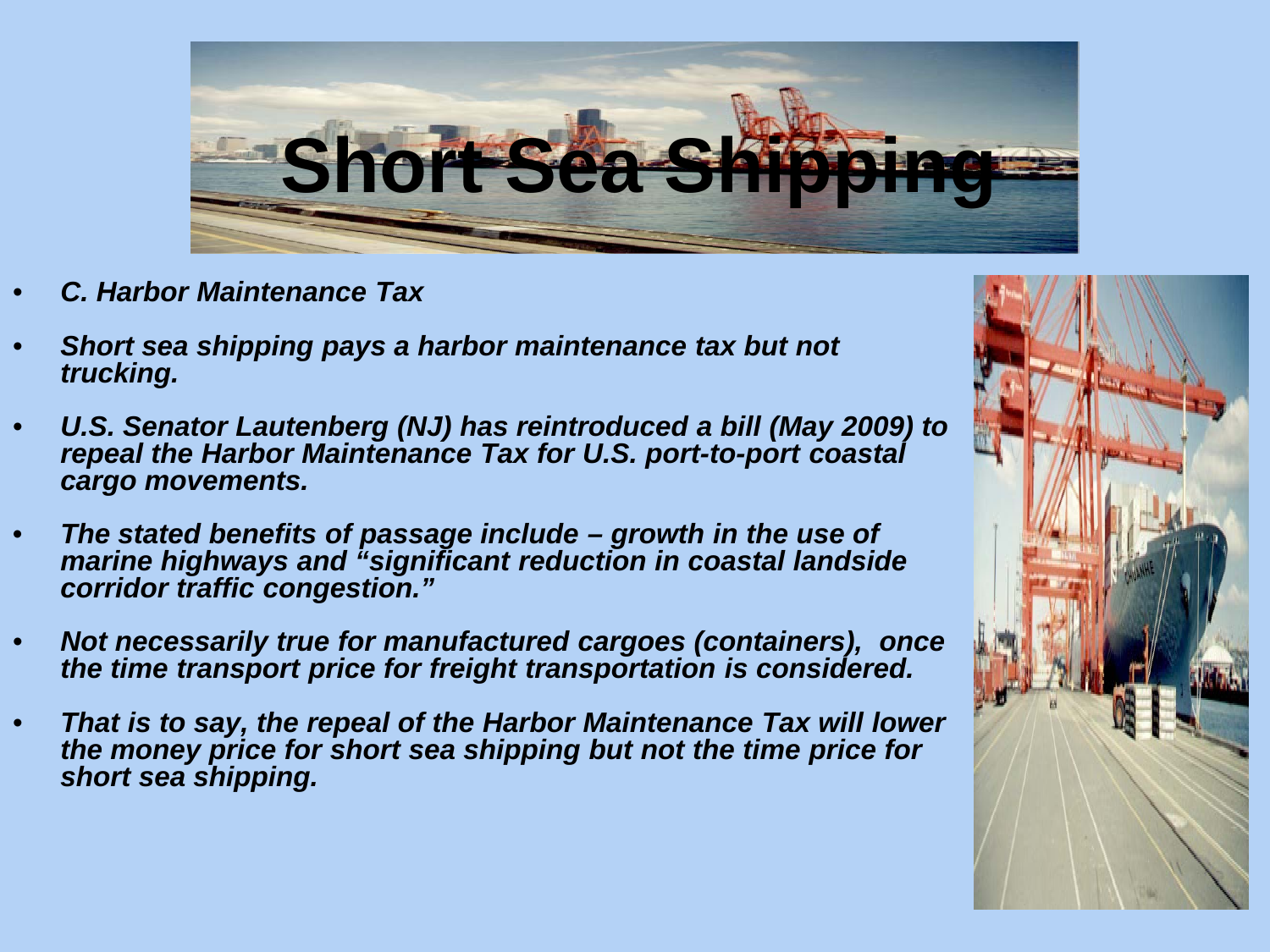

- *Ships exhibit diseconomies of ship size in port (i.e., ship cost per cargo ton loaded/unloaded in port increases with ship size).*
- *Ships exhibit economies of ship size at sea (i.e., ship cost per cargo ton decreases as ship size increases).*
- *Thus, as ships increase in size, they are expected to call at fewer ports and stay at sea longer.*

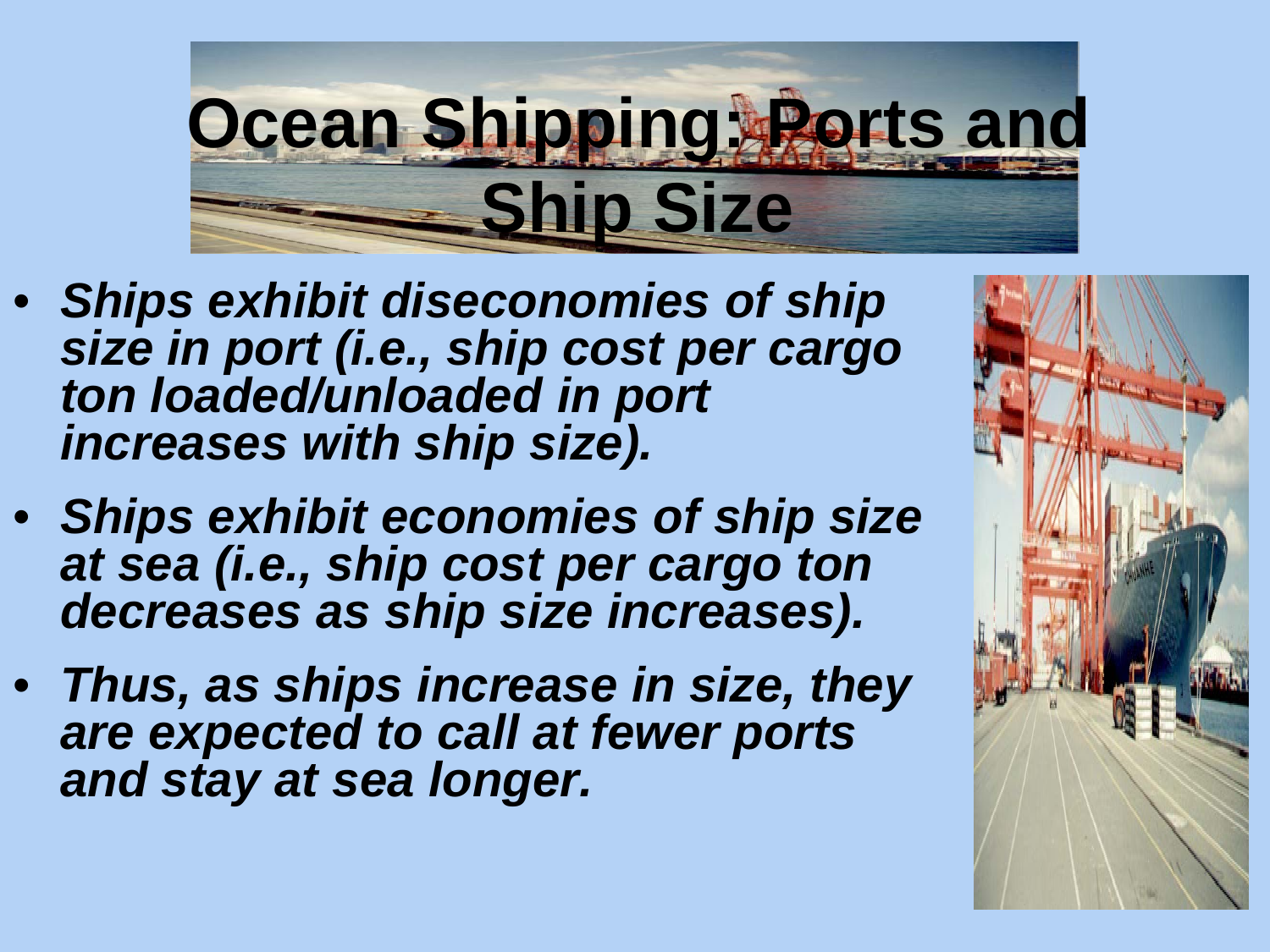

- *The increasing size of container ships is placing greater burdens on U.S. container ports.*
- *Between 1992 and 2002, the largest container ship in worldwide service increased from 4,500 to 8,400 TEUs (Twenty-Foot Equivalent Units); today, new vessels on order exceed 14,000 TEUs (requiring 50+ feet of water).*
- *To accommodate these vessels, ports are: increasing harbor and berth water depths, acquiring larger cranes and storage capacity, and increasing truck and railroad facilities.*
- *U.S. East and Gulf Coast Container ports are spending Billions of Dollars to accommodate the larger-sized container ships that will use the expanded Panama Canal.*

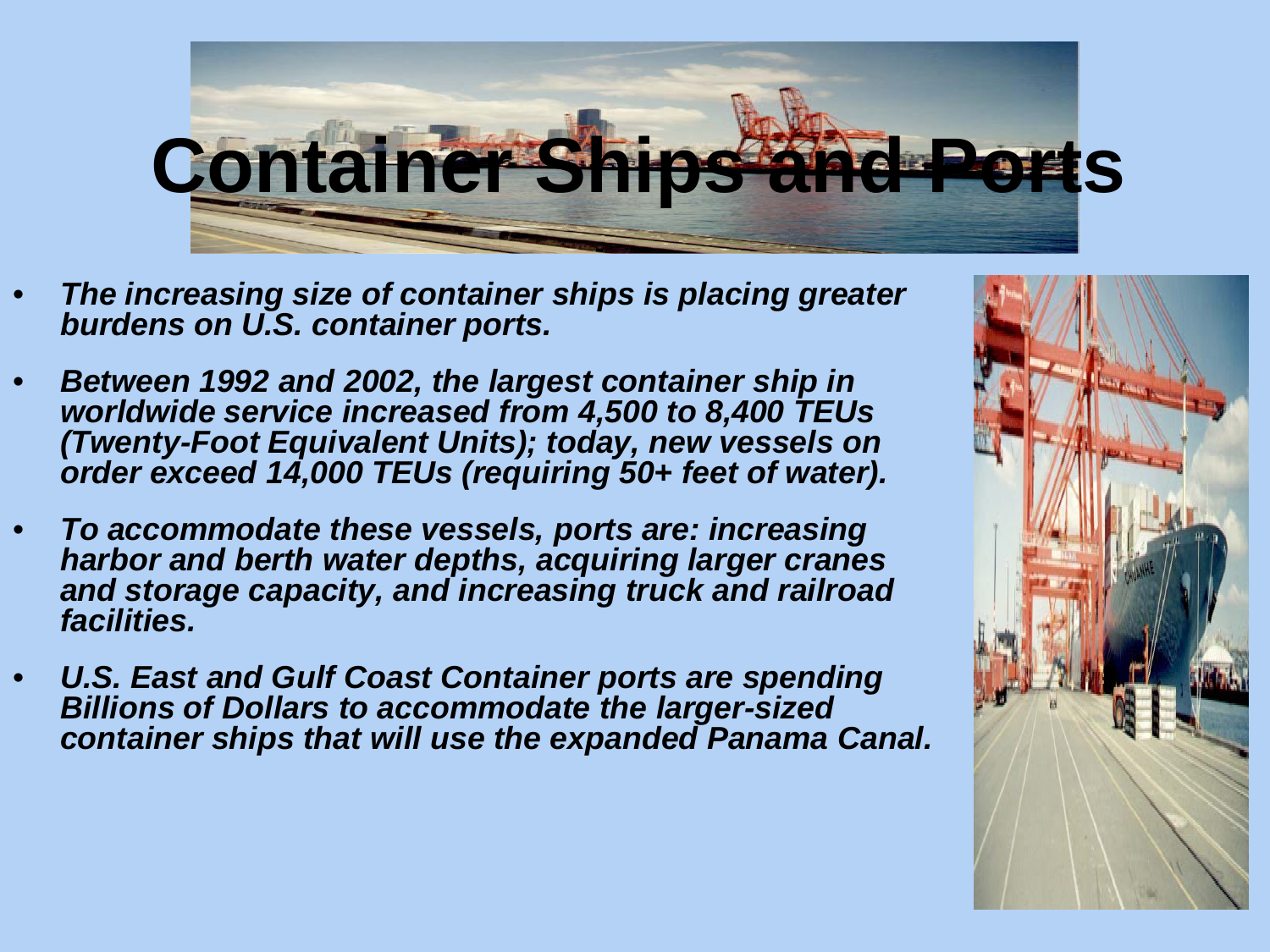

- *It is unrealistic to expect that "all" U.S. container ports will experience increases in container port throughput in the future, especially since larger- sized container ships will be calling at fewer ports.*
- *How can the U.S. port TEU throughput capacity be expanded at less cost?*
- *Should the Army Corps of Engineers, for example, be more selective in their choice of dredging projects – e.g., dredge at ports that are expected to become load center ports and where dredging is less costly per foot of dredged materials (sandy versus rocky bottoms)?*

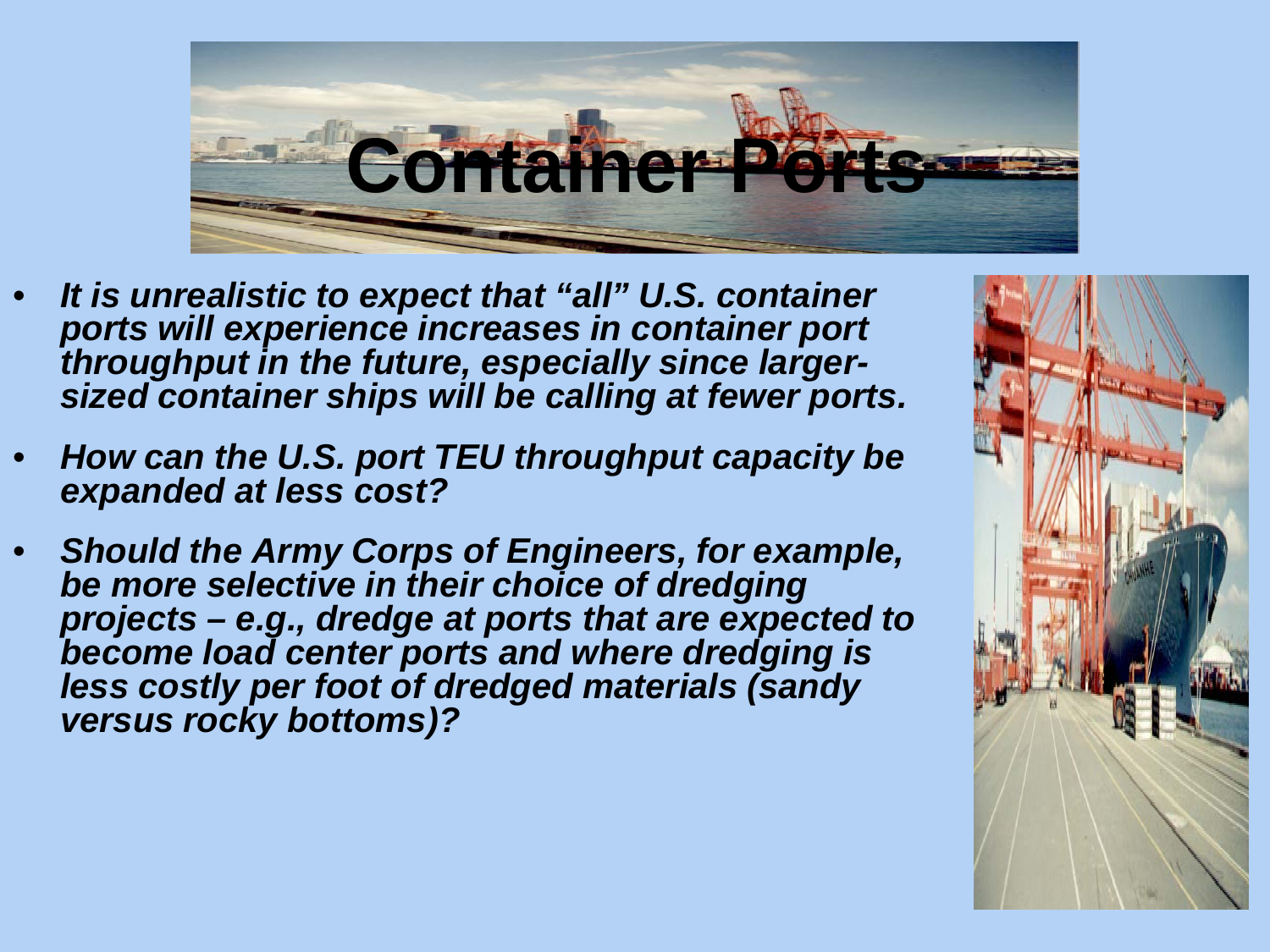

- *Should improvements in U.S. container port operating efficiency be promoted as an alternative to port infrastructure investments for increasing port capacity?*
- *If container ports are able to become more efficient in the use of their infrastructure (i.e., more TEUs moved per hour to and from the port), less infrastructure investment will be needed to provide a given TEU throughput.*
- *That is to say, increases in port capacity can be obtained from increases in port operating efficiency.*

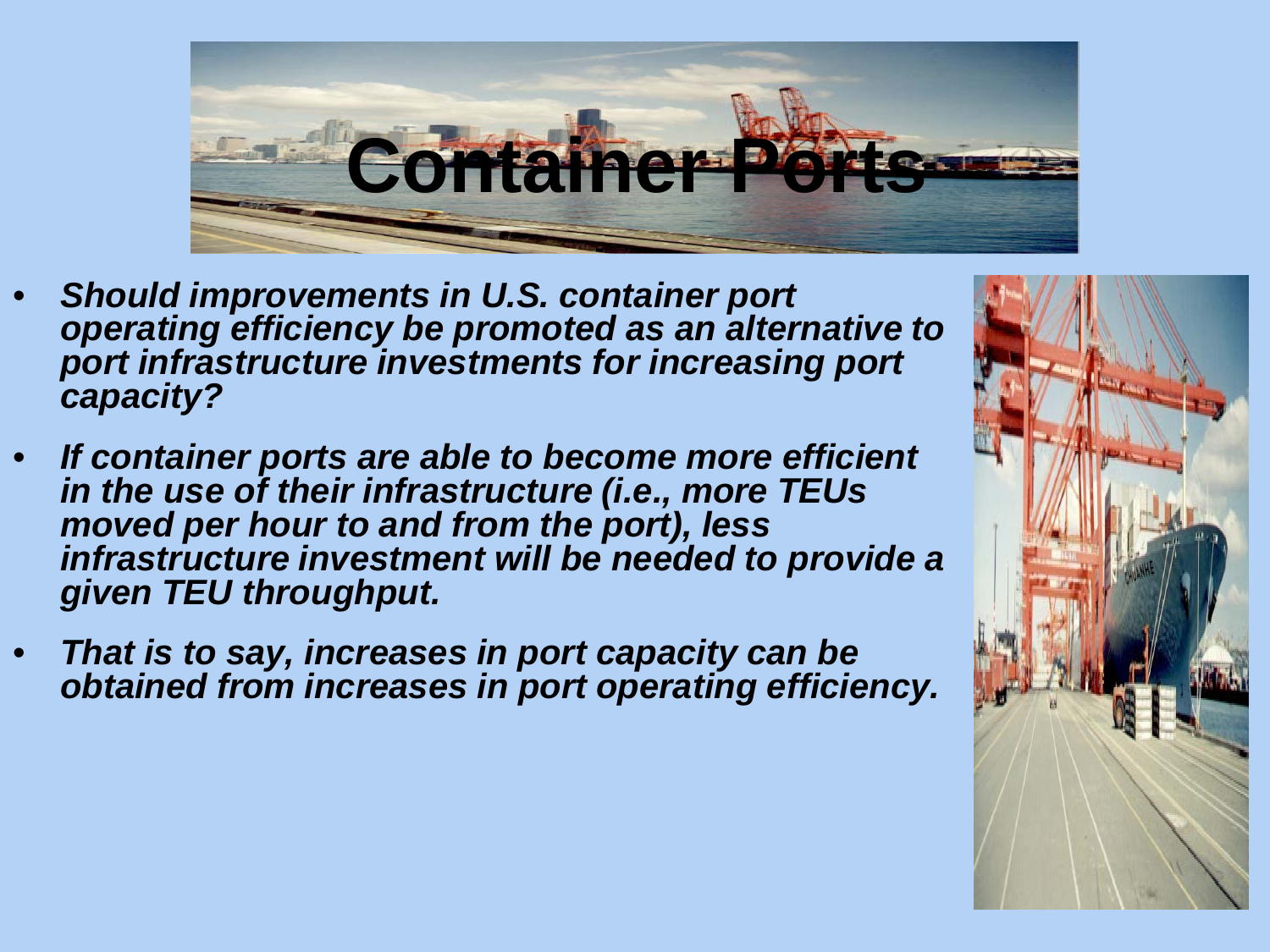

- *Cabotage – is the reservation of the ship movement of cargo among ports on the coast of a given country to the ships operating under the flag of that country.*
- *The U.S. cabotage law for freight is the Jones Act – ships that move cargo from one U.S. port to another must be U.S.-built, -crewed and –flagged.*
- *In the EU, all member countries had eliminated cabotage laws by 2004; China is considering eliminating its cabotage law.*

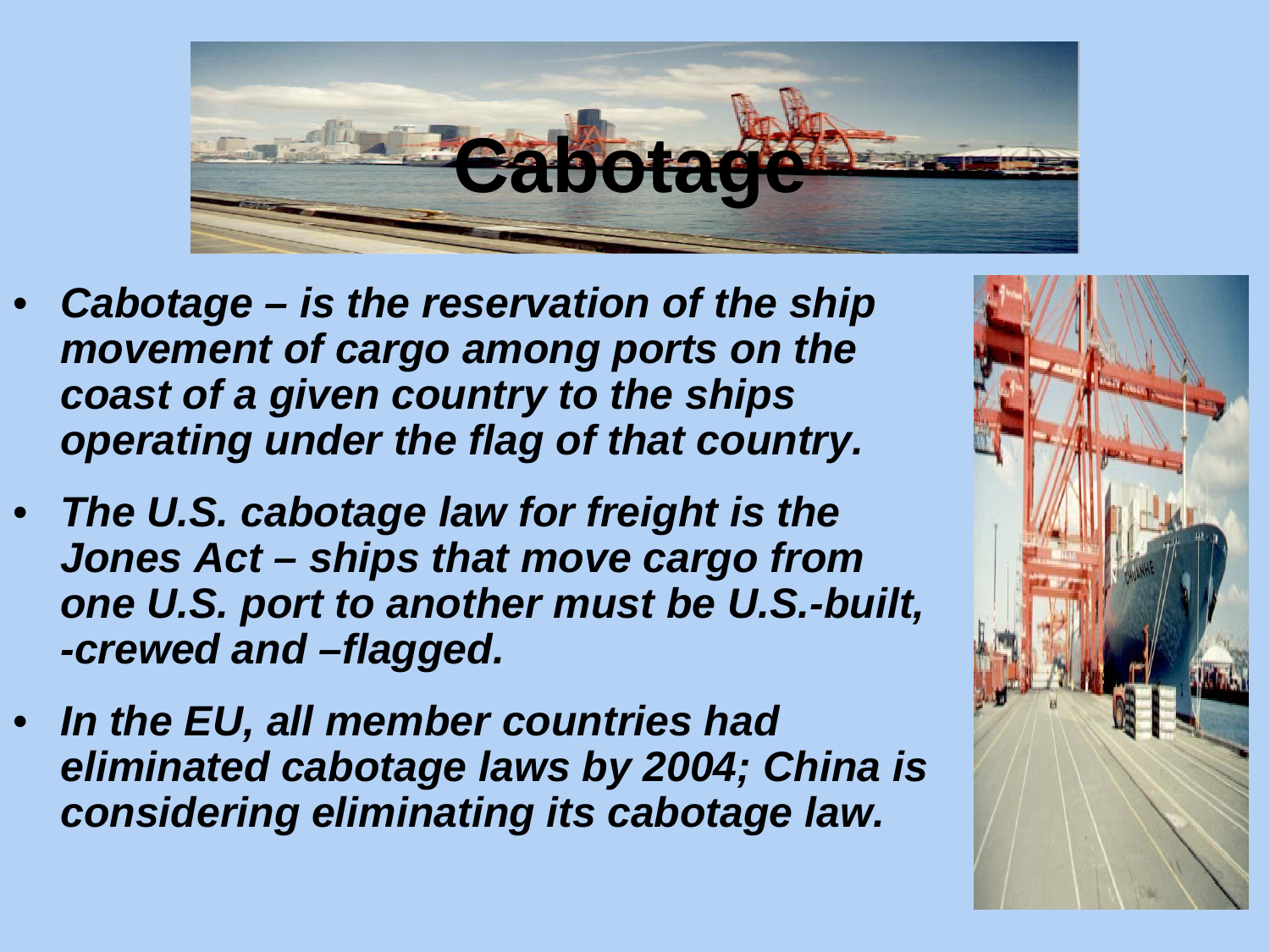

- *One stated benefit of the Jones Act is to protect the domestic ship-building industry.*
- *Costs of the Jones Act include higher retail prices of the goods (moved under cabotage) to U.S. consumers as opposed to the retail prices to be U.S. flagged ships (that face greater and Face greater in -*  $\frac{1}{2}$  *U.S. flagged ships (that face greater and Face greater and Face greater and Face greater and Face greater and Face greater and Face greater and Face g competition than cabotage ships).*

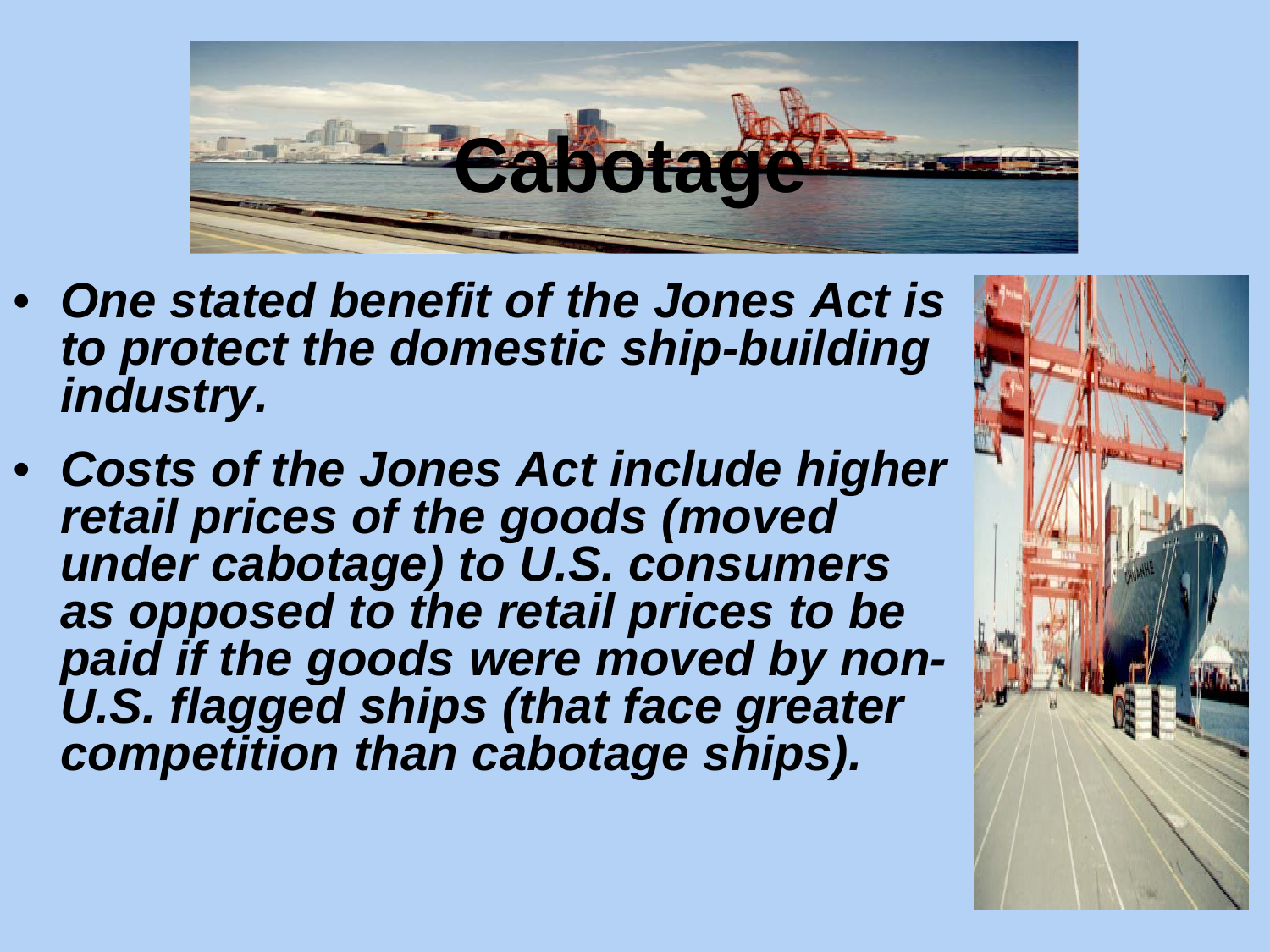

- *Water and air pollution are the major environmental impacts of ports.*
- *Port water pollution may be associated with ship ballast water and waste, the use of ship antifouling paints, ship oil spillage, and waterway dredging.*
- *Port air pollution may arise from emissions from ships, trucks, cargo-handling equipment and railroad locomotives while in port.*

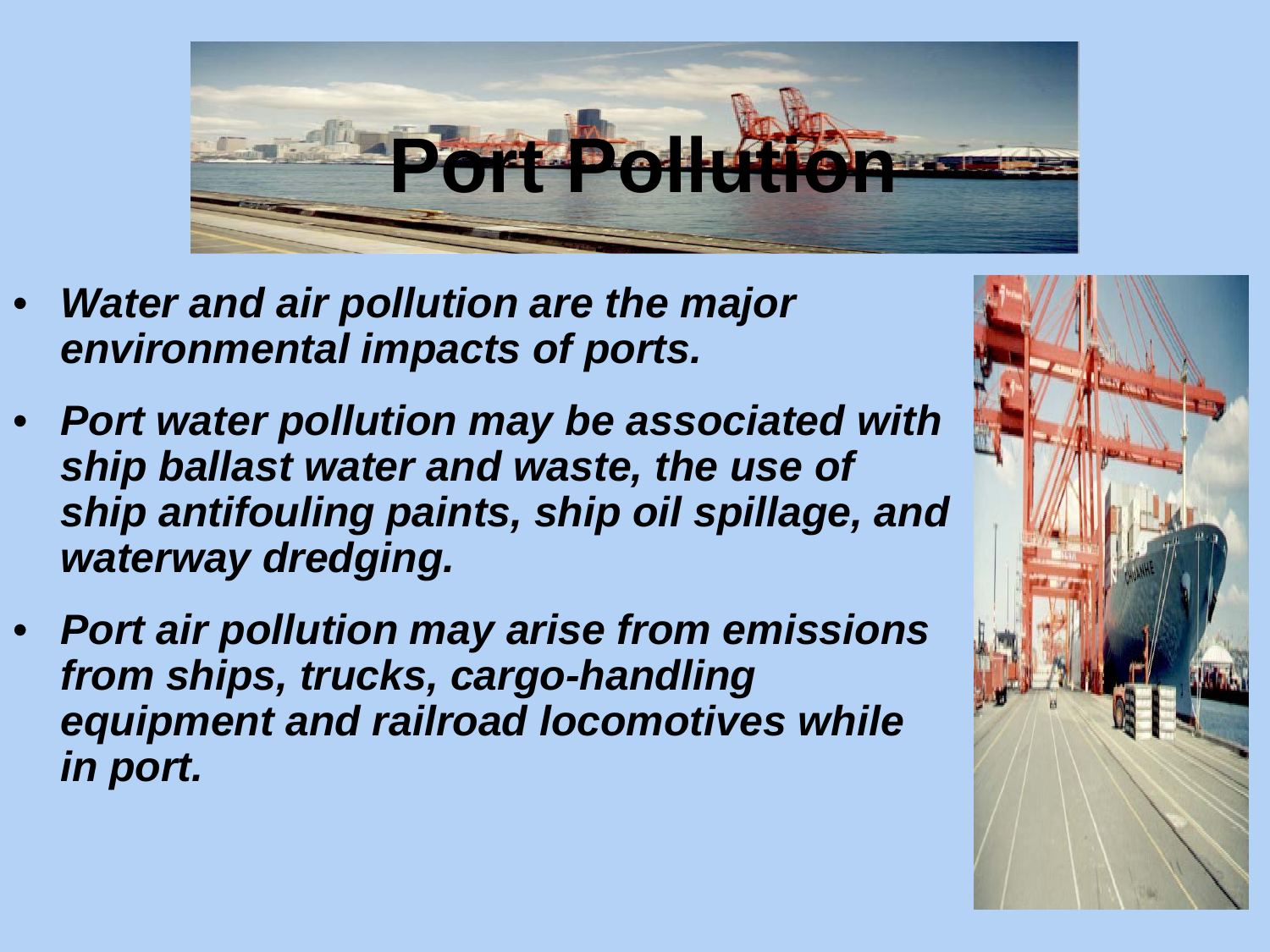

- *Pollution is a social cost that is not considered by polluters in their decision making.*
- *Government can force polluters to incur this cost by regulation and/or taxation.*
- *On June 4, 2009, the Port of Long Beach announced that it is seeking ideas to move cargo out of the port with zero air pollution emissions.*

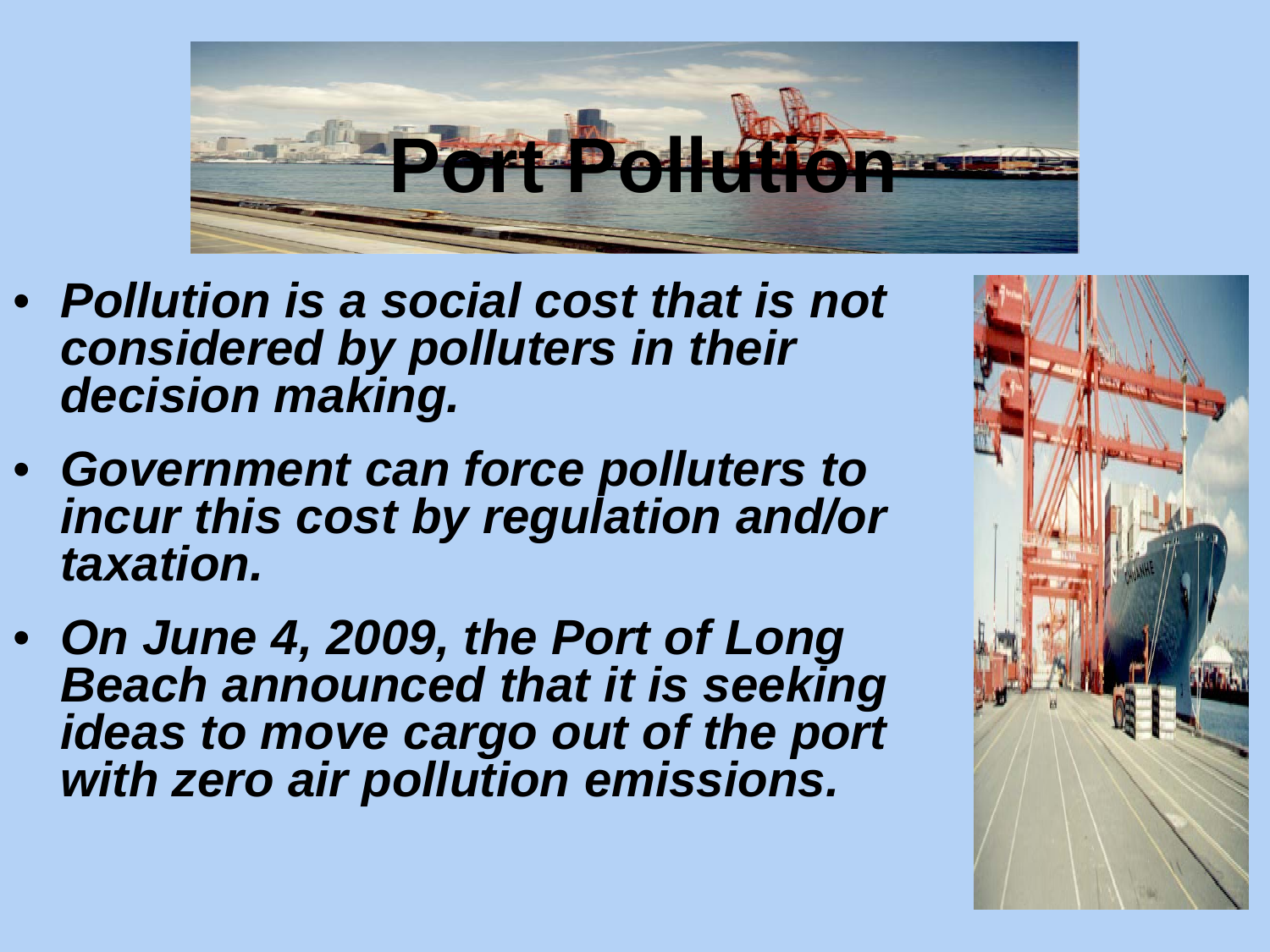

- *It does not necessarily follow that the elimination of pollution is an optimal economic decision.*
- *The net benefits (equaling the benefits minus the costs) of reductions in port pollution may be maximized at a port pollution reduction level that is non-zero.*